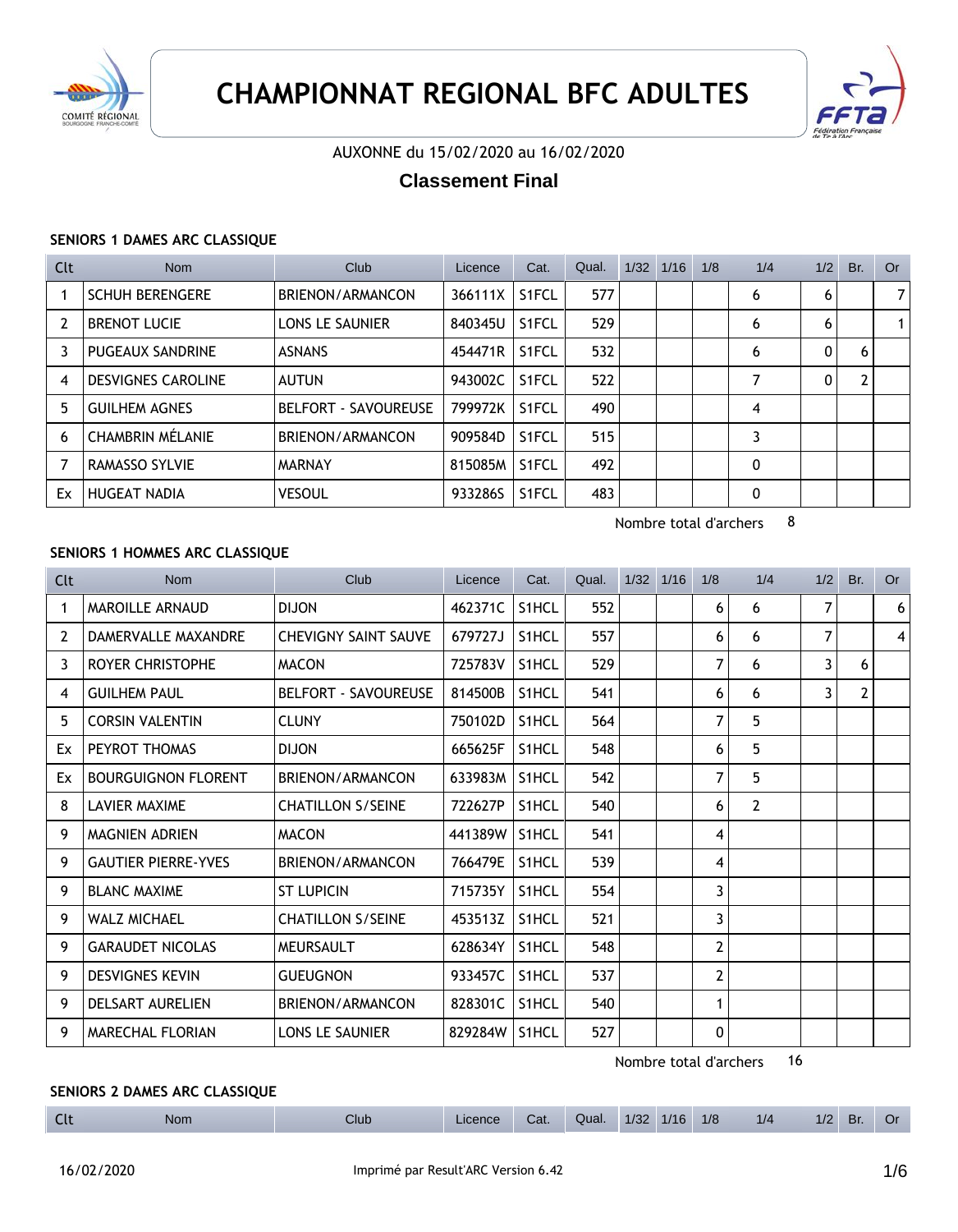|    | <b>GRAIN MARTINE</b>          | <b>MACON</b>            | 754869K | S2FCL              | 540 |  | 6            | 6              | 6 |   | 6 <sup>1</sup> |
|----|-------------------------------|-------------------------|---------|--------------------|-----|--|--------------|----------------|---|---|----------------|
| 2  | <b>CHEVRIER VIRGINIE</b>      | <b>LONS LE SAUNIER</b>  | 808757J | S <sub>2</sub> FCL | 552 |  | 6            | 6              | 6 |   | 5 <sup>1</sup> |
| 3  | <b>REUCHET MONIQUE</b>        | <b>BELFORT LION</b>     | 615284M | S <sub>2</sub> FCL | 500 |  | 6            | 6              | 0 | 6 |                |
| 4  | <b>GAUTHIER EMMANUELLE</b>    | <b>AUXONNE</b>          | 793278J | S <sub>2</sub> FCL | 514 |  | 7            | $\overline{7}$ | 0 | 5 |                |
| 5  | <b>BELIN DUCLERC NATHALIE</b> | <b>MACON</b>            | 838353D | S <sub>2</sub> FCL | 500 |  | 6            | 3              |   |   |                |
| 6  | <b>RAVE SYLVIE</b>            | <b>GUEUGNON</b>         | 813537E | S <sub>2</sub> FCL | 515 |  | 6            | 2              |   |   |                |
| Ex | <b>DELTINGER ISABELLE</b>     | <b>MACON</b>            | 807204W | S2FCL              | 482 |  | 6            | 2              |   |   |                |
| 8  | <b>PRABEL MARIE-PIERRE</b>    | <b>MACON</b>            | 795384Y | S2FCL              | 458 |  | 6            | 0              |   |   |                |
| 9  | <b>KOSAK VIRGINIE</b>         | <b>VESOUL</b>           | 945523T | S <sub>2</sub> FCL | 492 |  | 4            |                |   |   |                |
| 9  | <b>GUILLOT SANDRINE</b>       | <b>BELFORT LION</b>     | 875860X | S2FCL              | 433 |  | 4            |                |   |   |                |
| 9  | LOUGO SANDRA                  | <b>FLEURY LA VALLEE</b> | 732768M | S <sub>2</sub> FCL | 431 |  | 3            |                |   |   |                |
| 9  | <b>GUIOT GAELLE</b>           | SEMUR EN AUXOIS         | 943025C | S <sub>2</sub> FCL | 474 |  | 2            |                |   |   |                |
| 9  | <b>GILARDOT SANDRA</b>        | <b>MEURSAULT</b>        | 911946W | S2FCL              | 443 |  | 2            |                |   |   |                |
| 9  | <b>BAROIN NATHALIE</b>        | <b>MEURSAULT</b>        | 807969C | S <sub>2</sub> FCL | 354 |  | $\mathbf{0}$ |                |   |   |                |

#### **SENIORS 2 HOMMES ARC CLASSIQUE**

Licence Cat. Qual. 1/32 1/16 1/8 1/4 1/2 Br. Or Clt Nom Club 1 BOLLORE CEDRIC ST MARTIN DU TERTRE 376912M S2HCL 564 6 6 6 7 6 2 SICARD OLIVIER BRIENON/ARMANCON 306268A S2HCL 550 66 66 66 3 FOURNIER MICHAEL VESOUL 267037H S2HCL 545 6 6 7 3 6 4 GAUTHRAY PHILIPPE A.J.T. 1040454X S2HCL 548 6 6 6 2 5 5 PIGET STEPHANE IS SUR TILLE 867298R S2HCL 546 7 7 3 6 TAYEB JEROME LONS LE SAUNIER  $\begin{array}{|c|c|c|c|c|c|c|c|c|c|c|c|} \hline \text{6} & \text{6} & \text{6} & \text{2} \end{array}$ 7 CERTAINE ROMUALD MONETEAU 932940R S2HCL 540 6 7 0 Ex DARLOT JEAN-CLAUDE SEMUR EN AUXOIS 835103W S2HCL 505 66 6 9 HENDRICKX CEDRIC DIJON 799855H S2HCL 543 6 4 9 BELLEMONT FRANCOIS | ASNANS | 792923Y S2HCL | 522 | 6 4 9 MACIEJENSKI DAVID MEURSAULT 284624Z S2HCL 540 7 3 9 NEDEY CHRISTOPHE GRANDVILLARS 259281C S2HCL 536 6 2 9 LEBEAU STEPHANE TONNERRE AS 887617B S2HCL 521 6 2 9 MILLOTTE THIERRY BELFORT - SAVOUREUSE 933789N S2HCL 513 6 2 9 SLAMANI BOUMEDIENNE BELFORT LION 212016C S2HCL 507 6 2 9 MOURON JEAN PHILIPPE CHALON SUR SAONE 813758V S2HCL 526 6 1 17 DE ALMEIDA MICHEL CHAMPAGNOLE 761774R S2HCL 531 5 17 BOUCHER FRANCK BOURBON LANCY | 707237L S2HCL 510 | 5 17 BOUCHERON DIDIER AUTUN 968702M S2HCL 513 4 17 GUILLON THIERRY DOLE 857533B S2HCL 511 4 17 DEROSA STÉPHAN MACON 966767J S2HCL 470 4 17 BABEY PATRICK **PASSAVANT LA ROCHERE 954452Y S2HCL 484** 3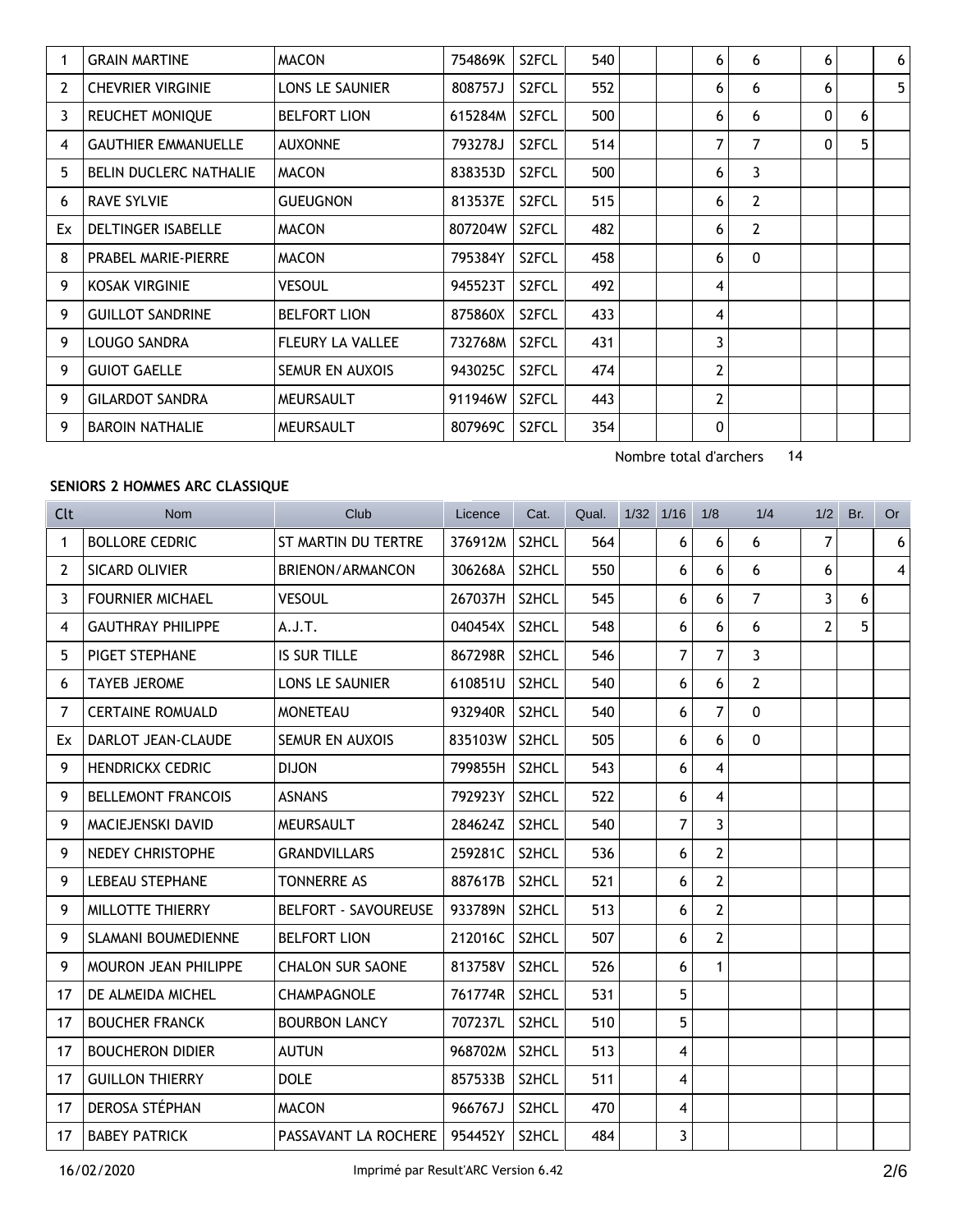| 17 | <b>BOSSET FABIEN</b>    | <b>MONTCEAU LES MINES</b>   | 005037A | S2HCL              | 532 | 2 |  |  |  |
|----|-------------------------|-----------------------------|---------|--------------------|-----|---|--|--|--|
| 17 | KOSAK BRICE             | <b>VESOUL</b>               | 942023N | S2HCL              | 519 | 2 |  |  |  |
| 17 | LOUDNOT CHRISTOPHE      | <b>MONTCEAU LES MINES</b>   | 421814U | S2HCL              | 495 | 2 |  |  |  |
| 17 | <b>GUIOT CYRIL</b>      | SEMUR EN AUXOIS             | 943027E | S2HCL              | 481 | 2 |  |  |  |
| 17 | <b>GOIGNAN PHILIPPE</b> | <b>VESOUL</b>               | 897377K | S2HCL              | 450 |   |  |  |  |
| 17 | NEVERS MICKAEL          | <b>MACON</b>                | 387443J | S <sub>2</sub> HCL | 484 |   |  |  |  |
| 17 | DEVELAY JULIEN          | <b>AUTUN</b>                | 251739E | S <sub>2</sub> HCL | 467 |   |  |  |  |
| 17 | BONNAVAUD ALEXANDRE     | <b>CHEVIGNY SAINT SAUVE</b> | 705845Y | S <sub>2</sub> HCL | 442 |   |  |  |  |
| 17 | LARCHER BRUNO           | <b>NEVERS</b>               | 725594P | S <sub>2</sub> HCL | 426 |   |  |  |  |

### **SENIORS 3 DAMES ARC CLASSIQUE**

| Clt | <b>Nom</b>                  | Club                    | Licence | Cat.  | Qual. | 1/32 | 1/16 | 1/8 | 1/4 | 1/2 | Br. | <b>Or</b> |
|-----|-----------------------------|-------------------------|---------|-------|-------|------|------|-----|-----|-----|-----|-----------|
|     | DEGRANGE PATRICIA           | BRIENON/ARMANCON        | 041250M | S3FCL | 493   |      |      |     | 6   | 6   |     | 6         |
| 2   | <b>DUGAST CHRISTINE</b>     | <b>ST LUPICIN</b>       | 816545Z | S3FCL | 417   |      |      |     | 6   | 6   |     |           |
| 3   | <b>GRASPERGER FRANCOISE</b> | BRIENON/ARMANCON        | 747682Y | S3FCL | 402   |      |      |     | 6   | 0   | 6   |           |
| 4   | <b>BARBE MONIOUE</b>        | <b>BOURBON LANCY</b>    | 709939Y | S3FCL | 312   |      |      |     | 6   | 0   | 4   |           |
| 5   | <b>BESSON NATHALIE</b>      | SAINT APOLLINAIRE       | 397037M | S3FCL | 424   |      |      |     |     |     |     |           |
| Ex  | <b>CHAPLIN MARIE LINE</b>   | <b>CHALON SUR SAONE</b> | 655537R | S3FCL | 409   |      |      |     |     |     |     |           |
| Ex  | <b>BROIGNIEZ HELENE</b>     | <b>AUXONNE</b>          | 689384F | S3FCL | 385   |      |      |     |     |     |     |           |

Nombre total d'archers 7

### **SENIORS 3 HOMMES ARC CLASSIQUE**

| Clt            | <b>Nom</b>               | Club                        | Licence | Cat.  | Qual. | 1/32 | 1/16 | 1/8            | 1/4            | 1/2 | Br. | <b>Or</b> |
|----------------|--------------------------|-----------------------------|---------|-------|-------|------|------|----------------|----------------|-----|-----|-----------|
| 1              | TRIOSCHI GIORDANO        | <b>BELFORT - SAVOUREUSE</b> | 444348M | S3HCL | 543   |      | 6    | 6              | 7              | 7   |     | 6         |
| $\overline{2}$ | <b>MAROUIS LIONEL</b>    | <b>MACON</b>                | 074192U | S3HCL | 520   |      | 6    | 6              | 6              | 6   |     | 0         |
| 3              | <b>BOUILLAUD GERARD</b>  | <b>ETRIGNY</b>              | 229690N | S3HCL | 530   |      | 6    | 6              | 6              | 3   | 6   |           |
| 4              | <b>VENANT THIERRY</b>    | <b>BELFORT - SAVOUREUSE</b> | 003460L | S3HCL | 496   |      | 6    | 6              | 6              | 5   | 5.  |           |
| Ex             | PINSARD CHRISTIAN        | SAINT APOLLINAIRE           | 349934N | S3HCL | 534   |      | 6    | 6              | 5              |     |     |           |
| 6              | <b>GUINCHARD DANIEL</b>  | <b>TORPES</b>               | 327609X | S3HCL | 537   |      | 6    | 7              | $\overline{4}$ |     |     |           |
| Ex             | <b>HAUSSE DIDIER</b>     | <b>DOLE</b>                 | 855603D | S3HCL | 525   |      | 6    | 6              | $\overline{4}$ |     |     |           |
| 8              | <b>TATRE PHILIPPE</b>    | <b>ASNANS</b>               | 765098D | S3HCL | 499   |      | 6    | 6              | 3              |     |     |           |
| 9              | <b>BRETELLE PHILIPPE</b> | SAINT FARGEAU               | 758199E | S3HCL | 515   |      | 6    | 4              |                |     |     |           |
| 9              | RICHARD JEAN-MARC        | <b>BELFORT LION</b>         | 908055S | S3HCL | 438   |      | 6    | 4              |                |     |     |           |
| 9              | <b>CARRION DANIEL</b>    | SAINT APOLLINAIRE           | 289090D | S3HCL | 447   |      | 6    | 3              |                |     |     |           |
| 9              | DI DOMIZIO FRANCK        | PARAY LEMONIAL              | 207439C | S3HCL | 504   |      | 6    | 2              |                |     |     |           |
| 9              | <b>GROISON BERNARD</b>   | <b>CHALON SUR SAONE</b>     | 005019F | S3HCL | 453   |      | 6    | $\overline{2}$ |                |     |     |           |
| 9              | <b>GRASPERGER DIDIER</b> | BRIENON/ARMANCON            | 616599S | S3HCL | 478   |      | 6    | 0              |                |     |     |           |
| 9              | <b>MATHIEU ALAIN</b>     | <b>MONTCEAU LES MINES</b>   | 005085C | S3HCL | 416   |      | 6    | 0              |                |     |     |           |
| 9              | PERONNIN BERNARD         | <b>BOURBON LANCY</b>        | 679777N | S3HCL | 403   |      | 6    | 0              |                |     |     |           |
| 17             | <b>RONSIN MICHEL</b>     | <b>SEMUR EN AUXOIS</b>      | 378006B | S3HCL | 491   |      | 5    |                |                |     |     |           |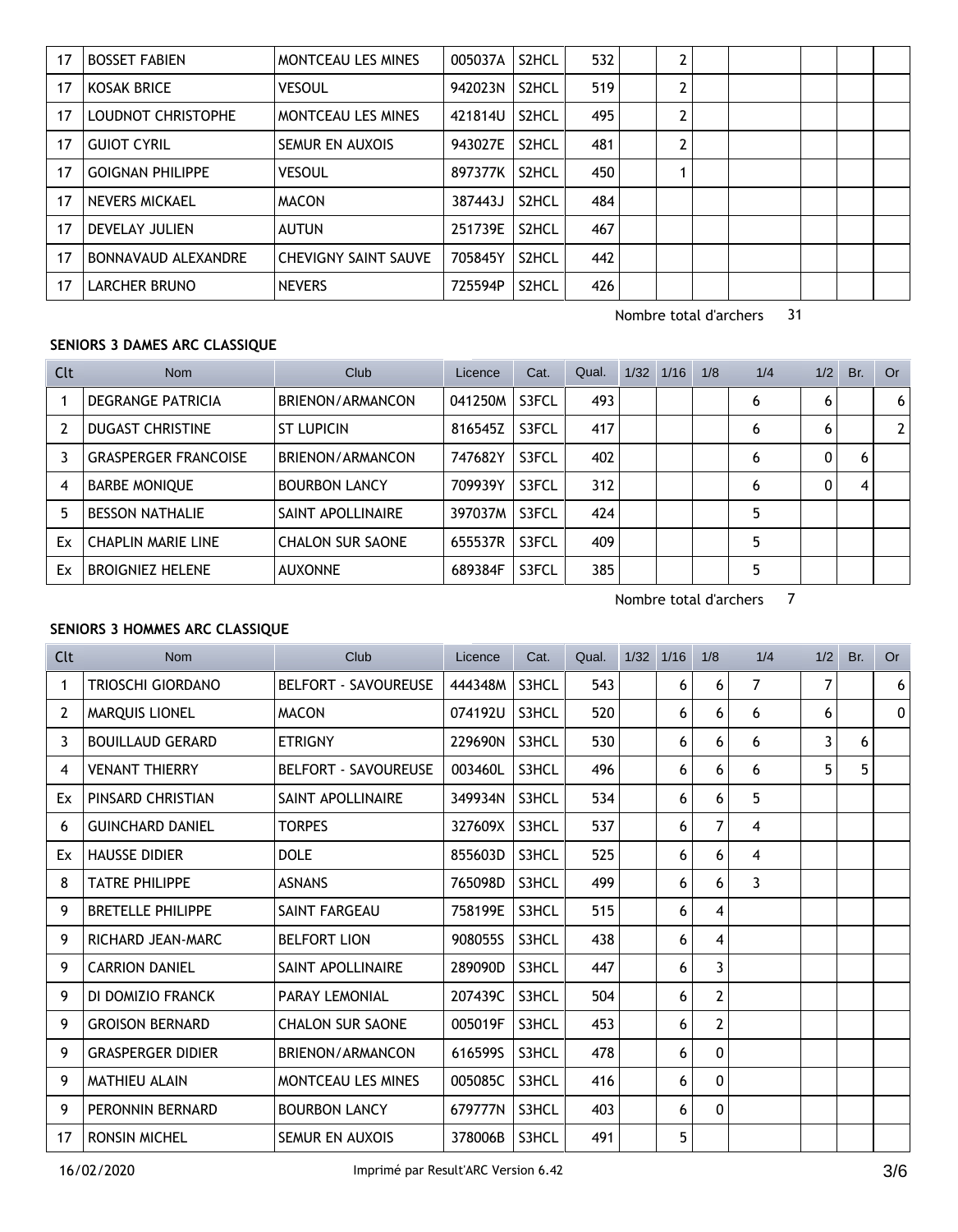| 17 | <b>VENANCE MARCEL</b>    | <b>CHENOVE</b>              | 416851Z | S3HCL | 436 | 4 |  |  |
|----|--------------------------|-----------------------------|---------|-------|-----|---|--|--|
| 17 | CHOQUIN DOMINIQUE        | <b>ETRIGNY</b>              | 929434E | S3HCL | 433 |   |  |  |
| 17 | POULET YVES              | <b>BESANCON AC</b>          | 288357G | S3HCL | 405 | 4 |  |  |
| 17 | <b>FERRERO PHILIPPE</b>  | <b>BELFORT - SAVOUREUSE</b> | 662591H | S3HCL | 429 |   |  |  |
| 17 | <b>VERGES PAUL</b>       | <b>BELFORT - SAVOUREUSE</b> | 201843V | S3HCL | 390 |   |  |  |
| 17 | <b>CZWOJDRAK GEORGES</b> | MONTCEAU LES MINES          | 782924E | S3HCL | 457 |   |  |  |
| 17 | <b>MELIN JOEL</b>        | <b>ETRIGNY</b>              | 915584A | S3HCL | 366 |   |  |  |

#### **SENIORS 1 DAMES ARC A POULIES**

| Clt | Nom                   | Club            | Licence | Cat.               | Qual. | 1/32 | 1/16 | 1/8 | 1/4 | 1/2 | Br. | 0r  |
|-----|-----------------------|-----------------|---------|--------------------|-------|------|------|-----|-----|-----|-----|-----|
|     | <b>PAGET ELISA</b>    | LONS LE SAUNIER | 793532K | S <sub>1</sub> FCO | 541   |      |      |     |     |     |     | 140 |
| ∽   | <b>GUITTON AURORE</b> | <b>POURRAIN</b> | 853058M | S <sub>1</sub> FCO | 526   |      |      |     |     |     |     | 134 |

Nombre total d'archers 2

### **SENIORS 1 HOMMES ARC A POULIES**

| Clt | <b>Nom</b>              | Club               | Licence | Cat.              | Qual. | 1/32 | 1/16 | 1/8 | 1/4 | 1/2 | Br. | Or  |
|-----|-------------------------|--------------------|---------|-------------------|-------|------|------|-----|-----|-----|-----|-----|
|     | <b>JEAMBRUN ANTHONY</b> | <b>DOLE</b>        | 750173F | S <sub>1</sub> HC | 577   |      |      |     | 999 | 143 |     | 145 |
|     | <b>BUIRON ROMAIN</b>    | <b>MACON</b>       | 802860Z | S <sub>1</sub> HC | 576   |      |      |     | 999 | 145 |     | 144 |
|     | <b>FLAUSSE VALENTIN</b> | <b>BESANCON AC</b> | 957311F | S <sub>1</sub> HC | 561   |      |      |     | 141 | 138 | 139 |     |
| 4   | <b>PAULIN LOUIS</b>     | <b>DIJON</b>       | 861128J | S <sub>1</sub> HC | 567   |      |      |     | 143 | 139 | 138 |     |
| 5   | <b>ZIEGLER ROMAIN</b>   | <b>DOLE</b>        | 433652L | S <sub>1</sub> HC | 568   |      |      |     | 138 |     |     |     |
| 6   | JEAMBRUN ANDEOL         | <b>DOLE</b>        | 822564S | S <sub>1</sub> HC | 566   |      |      |     | 136 |     |     |     |

Nombre total d'archers 6

### **SENIORS 2 DAMES ARC A POULIES**

| Clt | <b>Nom</b>             | Club                     | Licence | Cat.               | Qual. | 1/32 | 1/16 | 1/8 | 1/4 | 1/2 | Br. | Or  |
|-----|------------------------|--------------------------|---------|--------------------|-------|------|------|-----|-----|-----|-----|-----|
|     | <b>GASSIAN ANNICK</b>  | <b>VESOUL</b>            | 641500H | S2FCO              | 544   |      |      |     |     | 135 |     | 137 |
|     | PAROT AUDE             | MEURSAULT                | 958798X | S2FCO              | 545   |      |      |     |     | 135 |     | 132 |
|     | <b>COUTURIER AGNES</b> | <b>MARSANNAY LA COTE</b> | 596915W | S2FCO              | 544   |      |      |     |     | 133 | 999 |     |
|     | <b>HENDRICKX FANNY</b> | <b>DIJON</b>             | 806078X | S <sub>2</sub> FCO | 544   |      |      |     |     | 41  |     |     |

Nombre total d'archers 4

## **SENIORS 2 HOMMES ARC A POULIES**

| Clt | <b>Nom</b>                 | Club                | Licence | Cat.                          | Qual. | 1/32 | 1/16 | 1/8 | 1/4 | 1/2 | Br. | <b>Or</b> |
|-----|----------------------------|---------------------|---------|-------------------------------|-------|------|------|-----|-----|-----|-----|-----------|
|     | LARPENTEUR BASTIEN         | <b>DIJON</b>        | 293614W | S <sub>2</sub> HC             | 589   |      |      | 999 | 148 | 148 |     | 147       |
|     | THEPTHAMNAO TRISTAN        | <b>DOLE</b>         | 804108F | S <sub>2</sub> HC             | 585   |      |      | 999 | 148 | 147 |     | 144       |
| 3   | <b>MILOT PASCAL</b>        | <b>AUXONNE</b>      | 838543K | S <sub>2</sub> HC             | 558   |      |      | 139 | 143 | 144 | 141 |           |
| 4   | <b>GARNIER OLIVIER</b>     | <b>MACON</b>        | 296079A | S <sub>2</sub> H <sub>C</sub> | 561   |      |      | 144 | 142 | 142 | 140 |           |
| 5   | <b>OUIN LUDOVIC</b>        | <b>GRANDVILLARS</b> | 092075G | S <sub>2</sub> HC             | 557   |      |      | 141 | 144 |     |     |           |
| 6   | MATHIEU DAVID              | <b>AUXONNE</b>      | 816799A | S <sub>2</sub> HC             | 580   |      |      | 142 | 141 |     |     |           |
|     | LALLEMAND FREDERIC         | <b>ST LUPICIN</b>   | 443531Z | S <sub>2</sub> HC             | 565   |      |      | 139 | 140 |     |     |           |
| 8   | <b>GAZZURELLI FREDERIC</b> | <b>ARCEY</b>        | 984778L | S <sub>2</sub> HC             | 553   |      |      | 141 | 138 |     |     |           |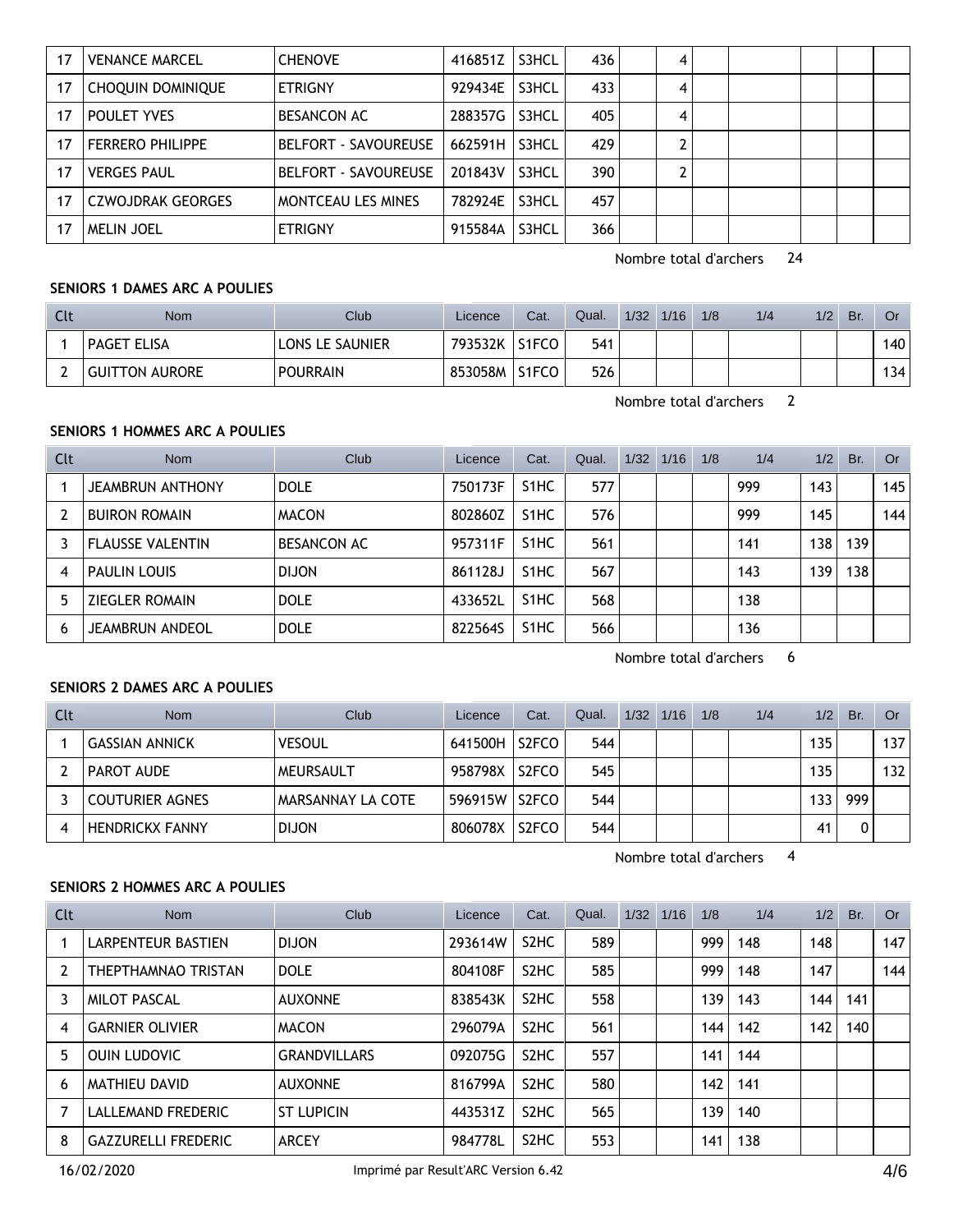| 9  | <b>GILBERT STEPHANE</b> | BRIENON/ARMANCON          | 384245H | S <sub>2</sub> HC             | 538 | 137 |  |  |
|----|-------------------------|---------------------------|---------|-------------------------------|-----|-----|--|--|
| 9  | <b>MEILLIER FABIEN</b>  | <b>JOIGNY</b>             | 782563M | S <sub>2</sub> H <sub>C</sub> | 556 | 136 |  |  |
| 9  | <b>GAUTHIER MICHAEL</b> | <b>CHENOVE</b>            | 932898V | S <sub>2</sub> HC             | 551 | 136 |  |  |
| 9  | <b>PRABEL THIERRY</b>   | <b>MACON</b>              | 800040J | S <sub>2</sub> HC             | 542 | 135 |  |  |
| 9  | DE SOUSA JOAQUIM        | <b>MONTCEAU LES MINES</b> | 758638G | S <sub>2</sub> HC             | 529 | 134 |  |  |
| Q  | <b>AGUADO PATRICK</b>   | BRIENON/ARMANCON          | 629862H | S <sub>2</sub> HC             | 531 | 129 |  |  |
| 15 | JUSSELIN CHRISTOPHE     | <b>MACON</b>              | 715544R | S <sub>2</sub> HC             | 337 |     |  |  |

### **SENIORS 3 DAMES ARC A POULIES**

| Clt | <b>Nom</b>           | Club                   | Licence | Cat.  | Qual. | 1/32 | 1/16 | 1/8 | 1/4 | 1/2 | Br. | Or .             |
|-----|----------------------|------------------------|---------|-------|-------|------|------|-----|-----|-----|-----|------------------|
|     | <b>GOY MICHELINE</b> | LONS LE SAUNIER        | 467708D | S3FCO | 501   |      |      |     |     | 133 |     | 135              |
|     | PETER FRANCINE       | <b>ARBOUANS</b>        | 204773E | S3FCO | 544   |      |      |     |     | 134 |     | 133 <sub>1</sub> |
|     | <b>PANAY NICOLE</b>  | <b>LONS LE SAUNIER</b> | 674327P | S3FCO | 496   |      |      |     |     | 122 | 124 |                  |
| 4   | <b>CLUNET CLAIRE</b> | <b>DOLE</b>            | 596061T | S3FCO | 425   |      |      |     |     | 115 | 96  |                  |

Nombre total d'archers 4

#### **SENIORS 3 HOMMES ARC A POULIES**

| Clt            | <b>Nom</b>                 | Club                   | Licence | Cat. | Qual. | 1/32 1/16 | 1/8 | 1/4 |     | $1/2$ Br. | <b>Or</b> |
|----------------|----------------------------|------------------------|---------|------|-------|-----------|-----|-----|-----|-----------|-----------|
| 1              | MIGLIORINI DOMINIQUE       | LES CADETS D'AUXERRE   | 366488G | S3HC | 553   |           | 141 | 140 | 140 |           | 143       |
| $\overline{2}$ | <b>ARRANZ GREGOIRE</b>     | <b>SEMUR EN AUXOIS</b> | 265092U | S3HC | 561   |           | 999 | 139 | 142 |           | 137       |
| 3              | <b>GUERBET JEAN PIERRE</b> | <b>AUXERRE 1ER</b>     | 022800H | S3HC | 562   |           | 999 | 140 | 138 | 142       |           |
| 4              | DE MATOS JOSE              | MEURSAULT              | 357848R | S3HC | 560   |           | 138 | 141 | 136 | 140       |           |
| 5              | <b>CROST DENIS</b>         | LONS LE SAUNIER        | 599512U | S3HC | 569   |           | 999 | 139 |     |           |           |
| Ex             | SAILLARD PHILIPPE          | <b>BESANCON AC</b>     | 235697T | S3HC | 558   |           | 139 | 139 |     |           |           |
| 7              | <b>GOYOT JEAN-LOUIS</b>    | <b>SEMUR EN AUXOIS</b> | 831442S | S3HC | 538   |           | 132 | 138 |     |           |           |
| 8              | <b>GOSSET DANIEL</b>       | THISE                  | 444365F | S3HC | 556   |           | 140 | 137 |     |           |           |
| 9              | ELIE RICHARD               | LES CADETS D'AUXERRE   | 917767Y | S3HC | 546   |           | 138 |     |     |           |           |
| 9              | MAGNIEN DOMINIQUE          | <b>EPINAC</b>          | 441388V | S3HC | 527   |           | 134 |     |     |           |           |
| 9              | ACHTERMANN WOLFGANG        | MEURSAULT              | 740847U | S3HC | 556   |           | 126 |     |     |           |           |
| 9              | <b>CHOLLET JEAN</b>        | BRIENON/ARMANCON       | 934504R | S3HC | 498   |           | 125 |     |     |           |           |
| 9              | SAINTIGNY BERNARD          | <b>BELFORT 1ER</b>     | 397844P | S3HC | 507   |           | 119 |     |     |           |           |

Nombre total d'archers 13

#### **SENIORS DAMES ARC NU**

| Clt | <b>Nom</b>               | Club                   | Licence | Cat.  | Qual. | 1/32 | 1/16 | 1/8 | 1/4 | 1/2 | Br. | Or           |
|-----|--------------------------|------------------------|---------|-------|-------|------|------|-----|-----|-----|-----|--------------|
|     | <b>COILLOT SYLVIE</b>    | <b>AUXONNE</b>         | 787536T | S1FBB | 455   |      |      |     | 6   |     |     | 6            |
|     | <b>CHEVRIER VIRGINIE</b> | <b>LONS LE SAUNIER</b> | 808757J | S1FBB | 429   |      |      |     | 6   | 6   |     | $\mathbf{2}$ |
|     | <b>MORIN IRIS</b>        | <b>CHAMPAGNOLE</b>     | 831103Y | S1FBB | 384   |      |      |     | 6   | 4   |     |              |
|     | <b>HEURLEY CORINNE</b>   | <b>MONETEAU</b>        | 950394M | S1FBB | 390   |      |      |     | 6   |     |     |              |
|     | <b>FIGUS LYDIE</b>       | <b>BELFORT 1ER</b>     | 717610L | S1FBB | 391   |      |      |     |     |     |     |              |
| Ex  | DALANCON MARIE HELENE    | <b>GRAY</b>            | 983555G | S1FBB | 381   |      |      |     |     |     |     |              |